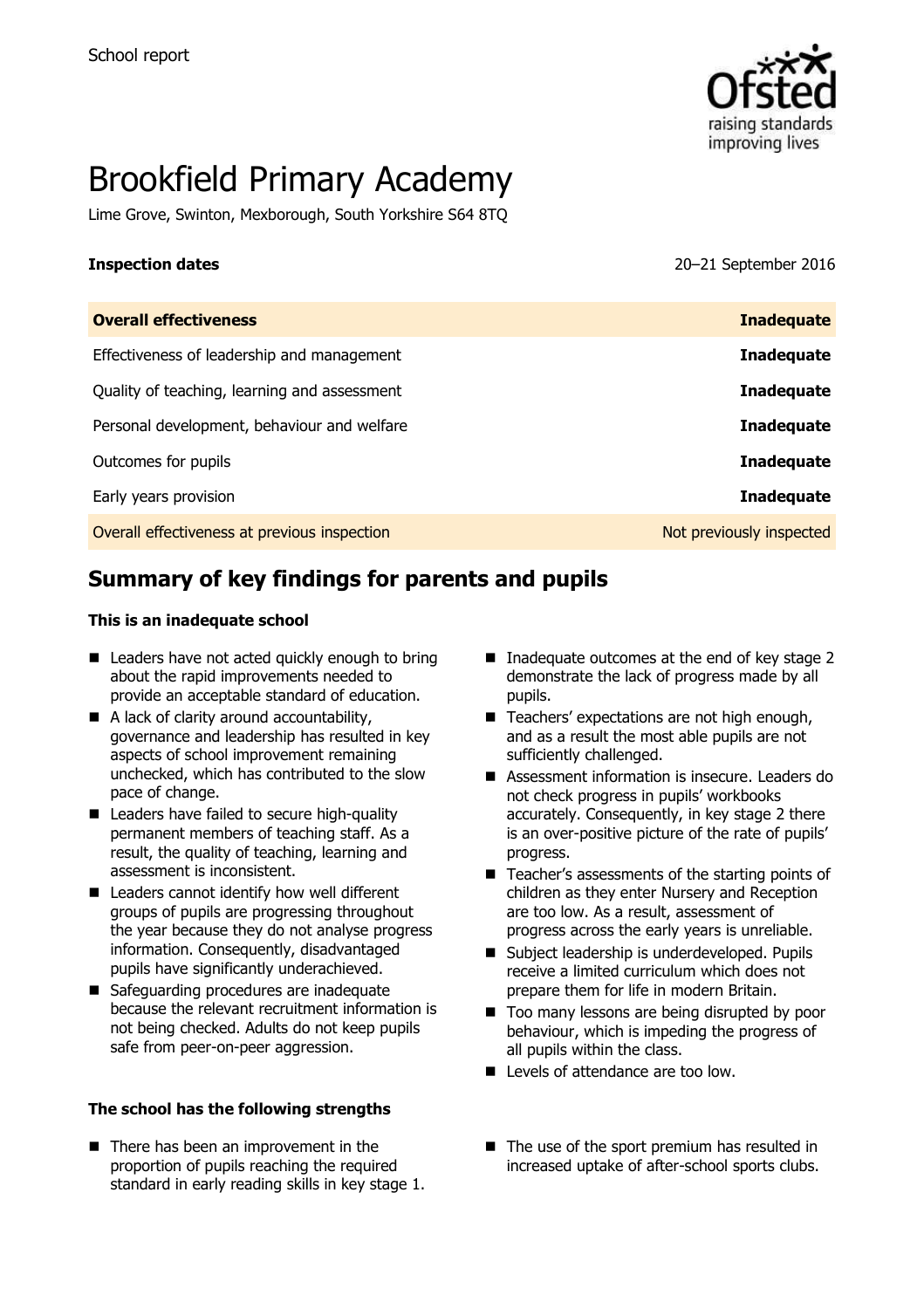

# **Full report**

In accordance with section 44(1) of the Education Act 2005, Her Majesty's Chief Inspector is of the opinion that this school requires special measures because it is failing to give its pupils an acceptable standard of education and the persons responsible for leading, managing or governing the school are not demonstrating the capacity to secure the necessary improvement in the school.

### **What does the school need to do to improve further?**

- Rapidly improve the quality of leadership and management at all levels so that:
	- all safeguarding arrangements satisfy the requirements of the most recent legislation
	- effective and robust systems are in place to hold leaders and managers to account for the progress of all groups of pupils, but particularly for those who are disadvantaged
	- leaders know the impact of pupil premium funding and target extra resources where they are needed
	- policies and procedures are up to date, being consistently implemented and regularly reviewed
	- there are effective arrangements for governance in place, which challenge leaders to bring about rapid improvement
	- the curriculum is fit for purpose and provides pupils with a broad and balanced programme of work.
- Rapidly improve the quality of teaching, learning and assessment and accelerate outcomes for pupils, by:
	- ensuring that all teachers have consistently high expectations for what pupils can achieve in all areas of the curriculum
	- checking that assessment information is accurate and is used to plan appropriate challenge and support for different groups of pupils, particularly the most able
	- improving teachers' subject knowledge so that they know what to teach
	- securing a stable and permanent teaching staff who are well supported by middle leaders to bring about rapid improvements
	- developing the learning environment in the Nursery class to improve curriculum provision.
- **IMPROVE Attendance and behaviour by ensuring that:** 
	- absence of all pupils is analysed, including for specific groups of pupils, and effective action is taken to make sure that pupils are in school and ready to learn
	- the behaviour policy is consistently implemented and has a positive impact on learning in the classroom
	- all staff know how to deal with challenging behaviour and keep all pupils safe when incidents arise.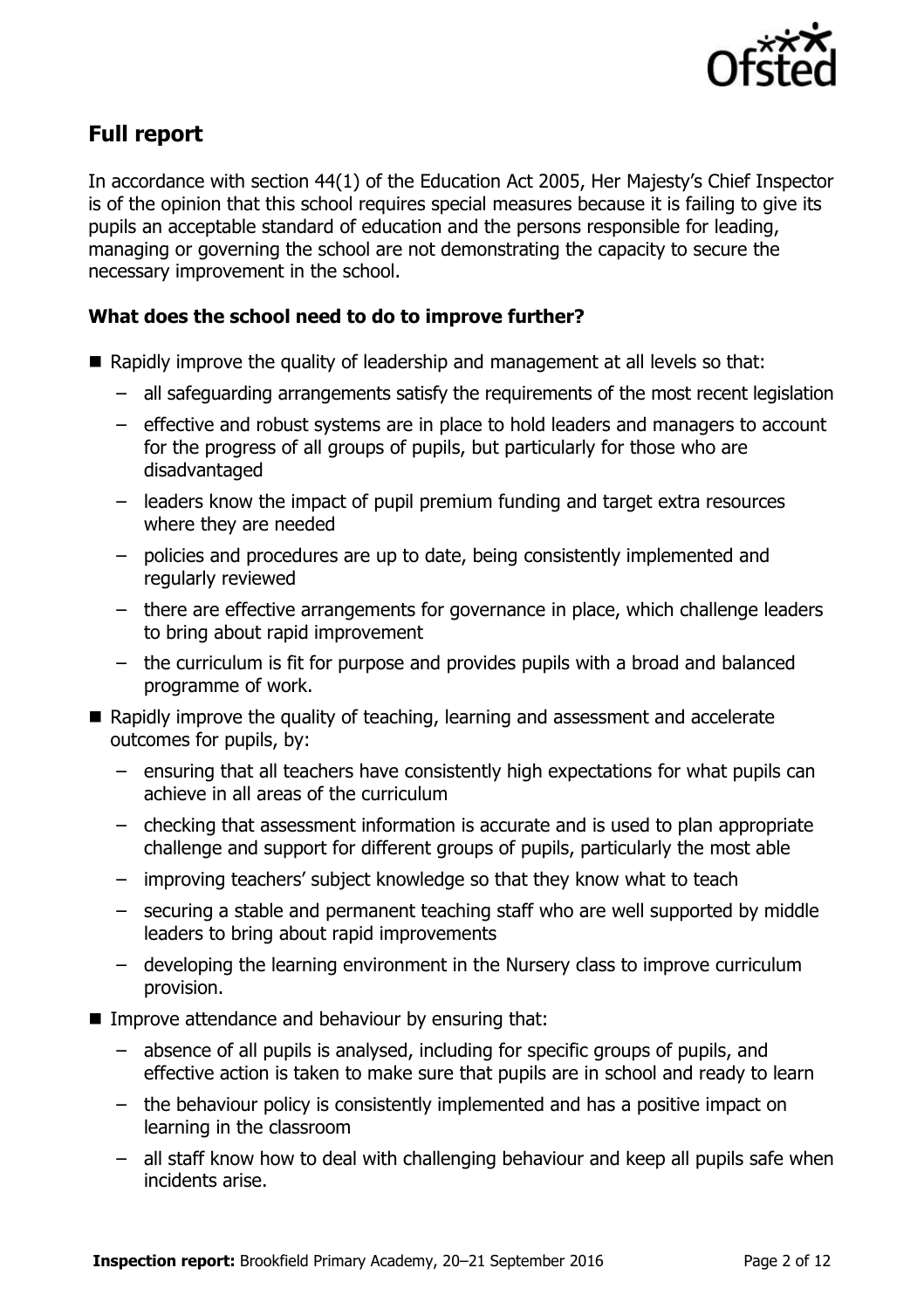

An external review of governance should be undertaken in order to assess how this aspect of leadership and management may be improved.

An external review of the school's use of the pupil premium should be undertaken in order to assess how this aspect of leadership and management may be improved.

It is recommended that the school does not appoint newly qualified teachers.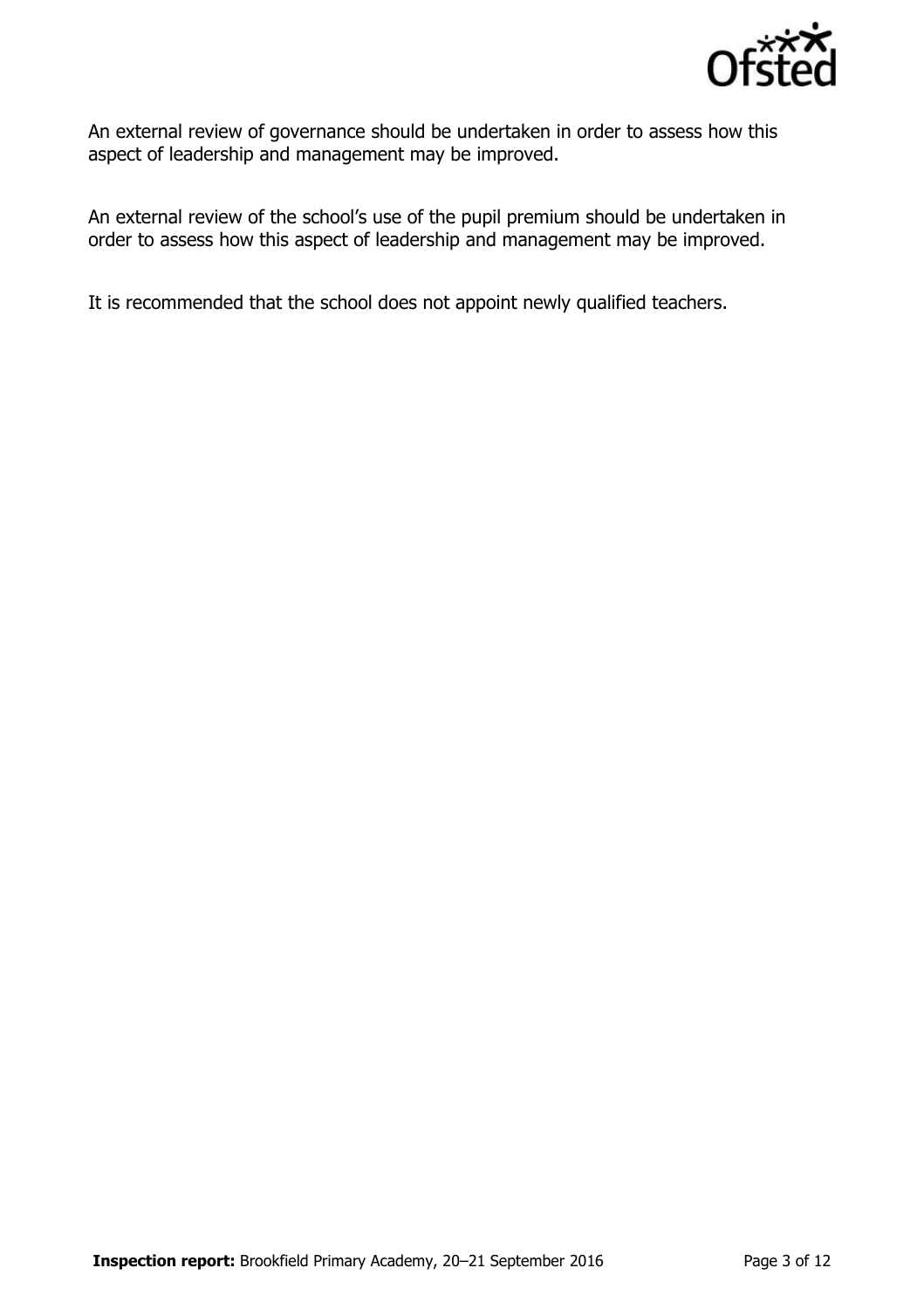

# **Inspection judgements**

#### **Effectiveness of leadership and management Inadequate**

- Leaders across the trust are not working together to ensure that timely actions are taken to move the school forward. Key lines of responsibility within the trust are not in place. Consequently, school leaders are not supported or challenged effectively.
- The curriculum has not been developed. Pupils are not receiving a broad and balanced curriculum because long-term plans for many subjects, including science and religious education, are not in place. Where planning is in place it is not being followed in sequence and so any planned cross-curricular links are lost. Pupils have not been taught about British values and are not well prepared for life in modern Britain.
- Self-evaluation is brief and inaccurate. It gives an overgenerous picture of the effectiveness of the school. The assessment information provided is contradictory. For example, end of Year 2 assessments do not match with the assessment for the beginning of Year 3. There is no analysis of the progress of different groups of pupils.
- The impact of pupil premium funding is not evaluated. There is no information from which to plan the next allocation of funding, because leaders cannot identify which pupils have greatest need. Historical information shows that disadvantaged pupils are making inadequate progress, and this has not been addressed.
- Expectations across the school are too low. The school aims do not reflect any ambition for academic excellence. Leaders are not checking on the progress of the most able pupils. As a result, outcomes for this group are inadequate.
- Leaders do not have effective systems for reviewing pupils' progress in books. Some books have not been marked for long periods of time. Therefore, pupils are not being given help to improve their work.
- High staff turnover has an impact on the outcomes of pupils because temporary staff are not fully aware of the school's policies. For example, neither the marking policy nor the behaviour policy are being consistently applied.
- Middle leaders are not monitoring their subjects effectively. Issues identified from a joint scrutiny of pupils' work had not been shared or acted on, including inappropriate challenge and poor progress.
- The sports funding has been spent appropriately. It provides opportunities for pupils to participate in a wide variety of sports events during the school day and after school. Pupils enjoy taking part in competitions with other schools.

### **Governance of the school**

- The governing body has not met since February 2016. The chair of the governing body is now the interim chief executive officer. There has been no governance in place since that time. The trust has just begun to form an interim executive committee which will be chaired by the regional director of education.
- Governance has therefore been inadequate over time because no other formal accountability measures have taken the place of the governing body. As a consequence, systems to hold leaders to account are in a state of disarray. The lack of analysis of outcomes and use of pupil premium funding demonstrates that the trust has not held key leaders to account.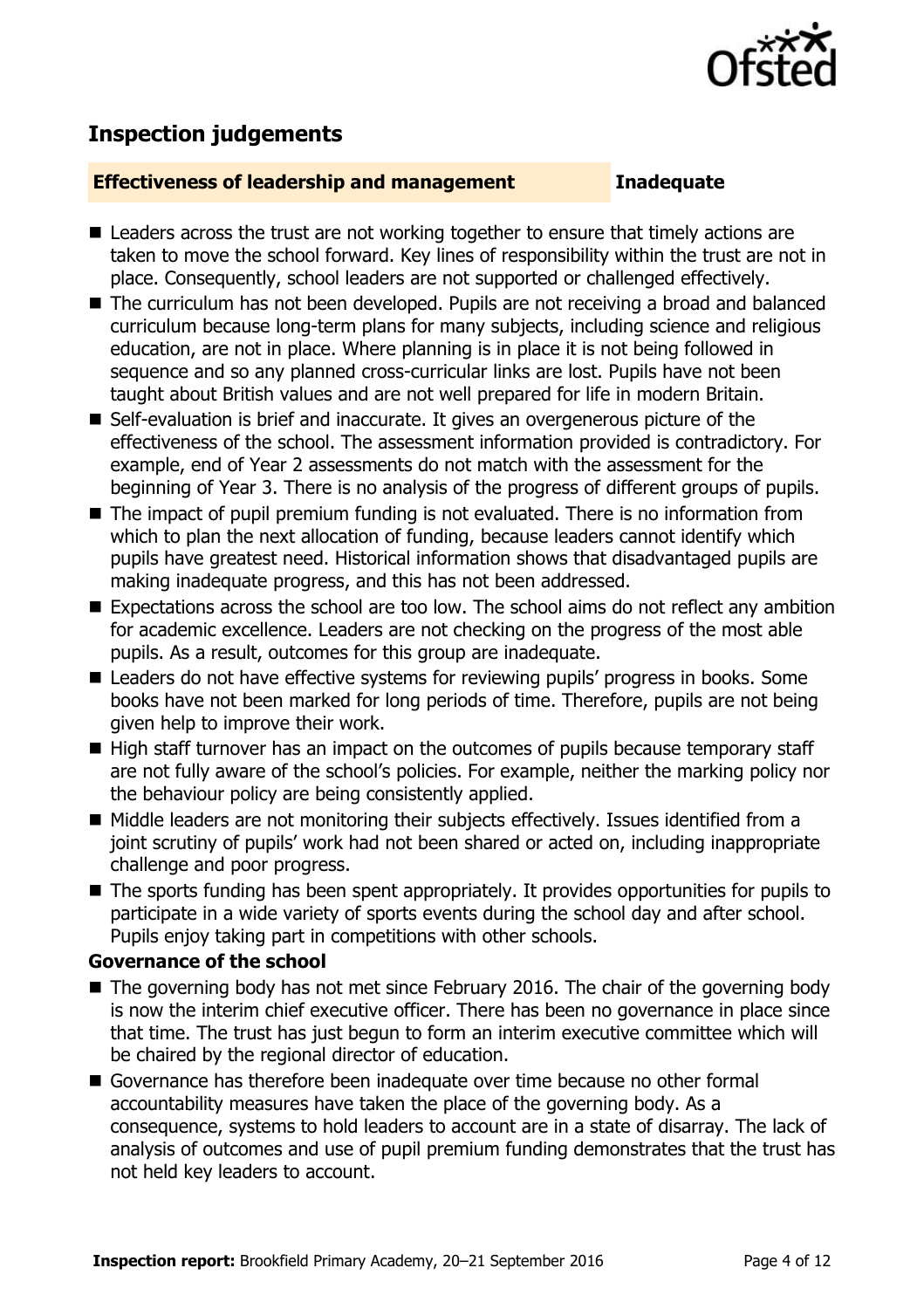

Representatives from the multi-academy trust have carried out some system checks on safeguarding and website compliance. However, these areas remain inadequate because effective action has not been taken to address issues identified in the checks.

### **Safeguarding**

- The arrangements for safeguarding are not effective.
- $\blacksquare$  Information kept centrally by the school is not up to date. Checks for new employees are not being undertaken rigorously enough before they start working. Leaders are not checking that legal requirements are being met.
- Training for staff is not compliant with regulations. Staff have not read 'Keeping children safe in education', so their knowledge is not being updated and refreshed at key times of the academic year. The out-of-date safeguarding policy has just been reviewed by the trust, but is not in place.
- Some pupils say that they do not feel safe in school because other pupils hurt them. Systems to manage peer-on-peer aggression are not effective. A small number of pupils were hurt during the inspection in one break session because adults allowed poor behaviour to continue without taking effective action.

### **Quality of teaching, learning and assessment Inadequate**

- Expectations of what pupils can achieve are not high enough. In most lessons pupils are not expected to work quickly or to a high standard. The majority of pupils are working at below or well below age-related expectations.
- There is too much variability in the quality of teaching, learning and assessment across the school. As a result, pupils are not making the progress they need to reach the higher expectations of the new curriculum.
- In mathematics lessons, teaching does not meet the needs of pupils. In one lesson all pupils were asked to complete a high-level activity, and the least able pupils were given inappropriate numbers to work with. This meant they could not complete the tasks, became frustrated and made no progress throughout the lesson.
- The pace of learning is too slow in most classes because teachers are struggling to cope with the behaviour of some pupils. Learning is too frequently interrupted and pupils who want to learn are being held back while the teacher reminds the whole class how to behave. Although some lessons are well planned and resourced, their impact is lessened by poor behaviour.
- Systems for marking work change frequently, leaving some teachers confused as to what is expected. Some books have not been marked for long periods of time, and as a result pupils repeat the same mistakes and do not take pride in their work.
- Teaching assistants are more effective where teachers have stronger behaviour management strategies. In key stage 1, some teaching assistants support less able pupils well, and are effective in helping pupils to make better progress. For example, small-group work which focuses on teaching early reading skills is well planned to meet the needs of the pupils. In key stage 2 teaching assistants are not as effective because they are mainly managing behaviour and are not focused on supporting and deepening learning.
- There are differences in attainment levels for boys and girls in reading. The most able readers are usually the girls and they are confident and speak with enthusiasm about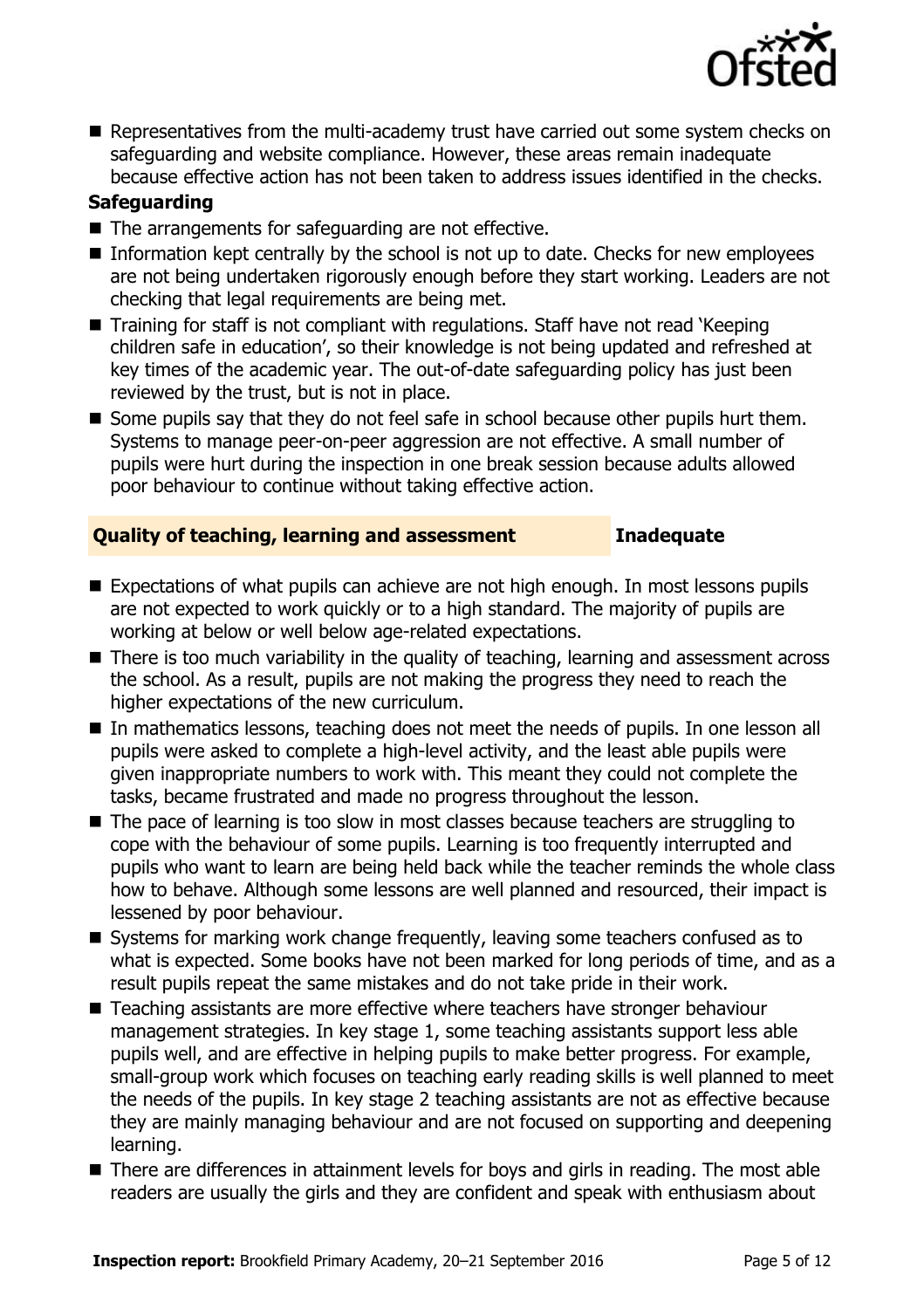

the books they are reading. Boys are not as confident and their attitudes to reading are not as positive.

Improvements to the teaching of phonics in key stage 1 are having a positive impact on outcomes in Year 1.

### **Personal development, behaviour and welfare Inadequate**

#### **Personal development and welfare**

- The school's work to promote pupils' personal development and welfare is inadequate.
- Many pupils do not display positive attitudes to learning. Older pupils need to be reminded to help each other in lessons.
- Opportunities to learn about personal, social and health education are not planned into the curriculum. Pupils receive some information from assemblies but this is not enough to help them learn in enough depth.
- **Pupils in key stage 1 benefit from playing alongside play leaders from key stage 2. The** older pupils engage well with the younger ones and have a positive impact on the quality of their play.
- Strong links with the church provide pupils with engaging and exciting assemblies which capture pupils' imagination and inspire a sense of wonder. For example, the local vicar delivered an assembly during the inspection which fully engaged the pupils, who were enthusiastic to answer questions and demonstrate their understanding.

#### **Behaviour**

- The behaviour of pupils is inadequate.
- **Pupils' attendance levels have improved slightly from the previous year, but remain** well below the national average for all groups. The high levels of persistent absence are showing some signs of improvement, particularly for disadvantaged pupils.
- The vast majority of pupils behave appropriately, although playground behaviour is not being supervised well enough to ensure the safety of all pupils. Adults are reacting to the poor behaviour, rather than finding ways of preventing it.
- Disruption to learning in the classroom has a negative impact on the progress that pupils are making. Too much time is spent dealing with disruptive behaviour because teachers are not applying the behaviour policy.
- In some classes, particularly in key stage 2, pupils demonstrate a lack of engagement and there is persistent low-level disruption which is having a negative impact on pupils' learning. The lack of pride seen in many work samples is a result of the low expectations of teachers and other adults.
- Behaviour information is recorded regularly on the online behaviour system. However, the information is not used to identify issues or plan for improvements. Bullying incidents are not easy to identify using the system. Leaders therefore are not aware of patterns or areas to focus on. Although leaders are recording racist incidents, they are not forwarding this information to the local authority.
- **Pupils in the early years are well behaved, listen to the teacher and show positive** attitudes to learning.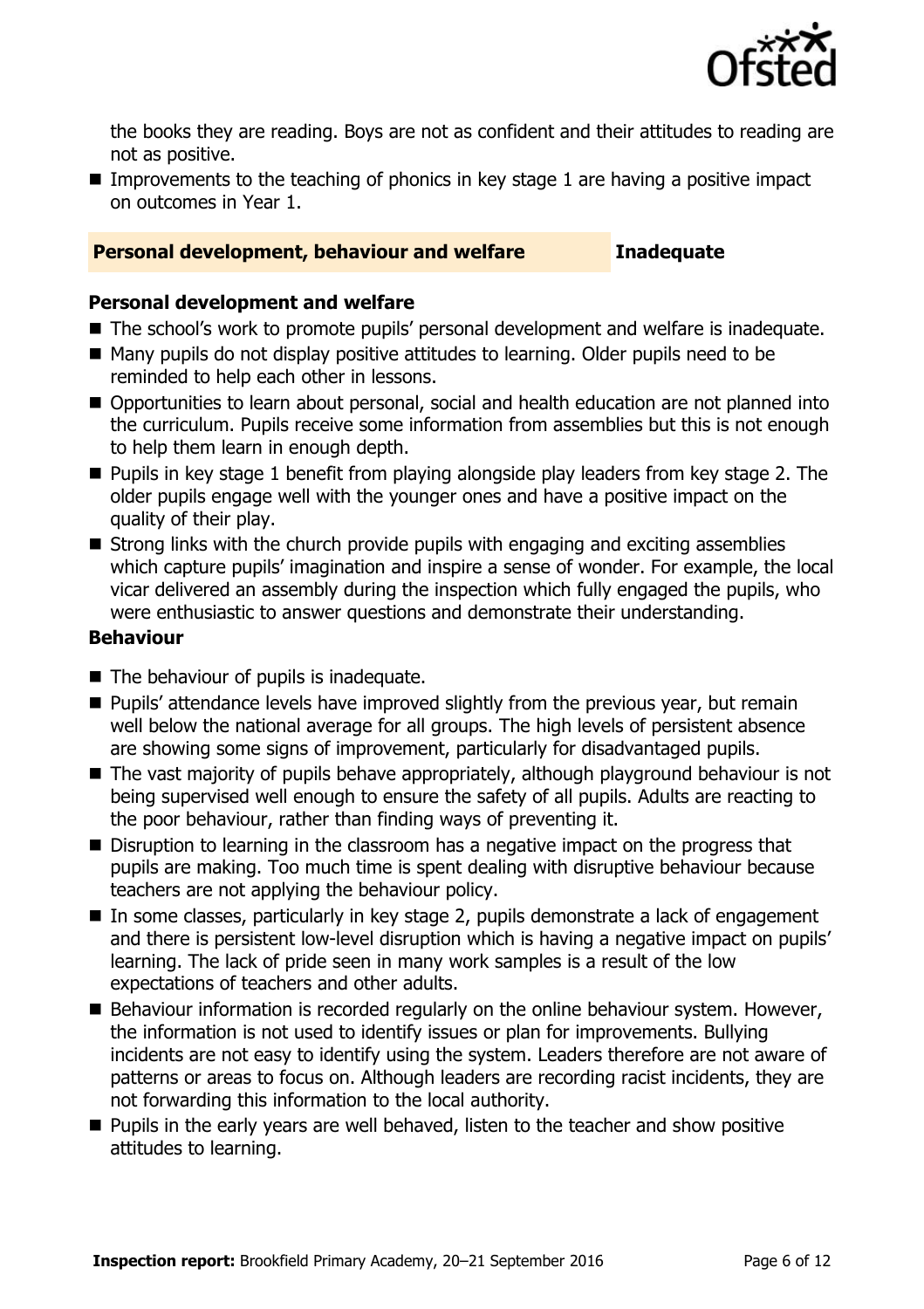

### **Outcomes for pupils Inadequate**

- Too few pupils are reaching age-related expectations at the end of key stage 2. This is because teaching and learning are not meeting the needs of the pupils and leaders are not taking effective action to put solutions in place.
- $\blacksquare$  In 2015 progress rates for pupils at the end of key stage 2 were well below those seen nationally. As a result, many pupils left the school ill prepared for their next stage of education. Unvalidated progress information for 2016 indicates that this is still the case.
- Teachers have an overgenerous view of achievement and progress in English and mathematics. Work seen in books confirms that assessments are inaccurate and do not match with the outcomes seen. Almost all key stage 2 books indicate that pupils are working below age-related expectations, which does not match assessment information.
- Writing progress is slow across most classes, particularly for boys and for disadvantaged pupils. This indicates that a significant number of pupils are underachieving considerably.
- Inappropriate progression of challenge across the week's activities in mathematics means that tasks are not building coherently on prior learning. Therefore opportunities for further challenge or consolidation are not being identified, which is slowing the pace of learning. This is particularly true for the most able pupils and those who are struggling to catch up.
- $\blacksquare$  There is a more positive picture in key stage 1, where stronger progress is evident in most classes. The 2016 end of key stage 1 assessments, which have been externally monitored by the local authority, show that pupils are likely to be in line with national expectations.
- Because of inconsistencies in marking and feedback, progress is variable, particularly across key stage 2. Feedback is not used effectively to support progress.
- Boys are not engaging with the curriculum as well as girls. Most pupils who display poor behaviours in class are boys. This is having a negative impact on the progress of boys in particular across key stage 2.
- Leaders do not track the progress of disadvantaged pupils or other groups; therefore they do not have current information on how these groups are progressing. Historical information shows that all groups are making inadequate progress, including disadvantaged pupils, the most able pupils and those who have special educational needs and/or disabilities.

### **Early years provision Inadequate**

- Leaders are not checking that the assessment information on entry to the Nursery is accurate. Too many children are being assessed as being below where they should be, and this is giving a baseline which is not accurate. Information about starting points and rates of progress is therefore not reliable.
- The pace of learning is too slow. In one phonics lesson, children were being introduced to the second sound after three weeks. This is not helping the most able children to develop early reading skills quickly enough.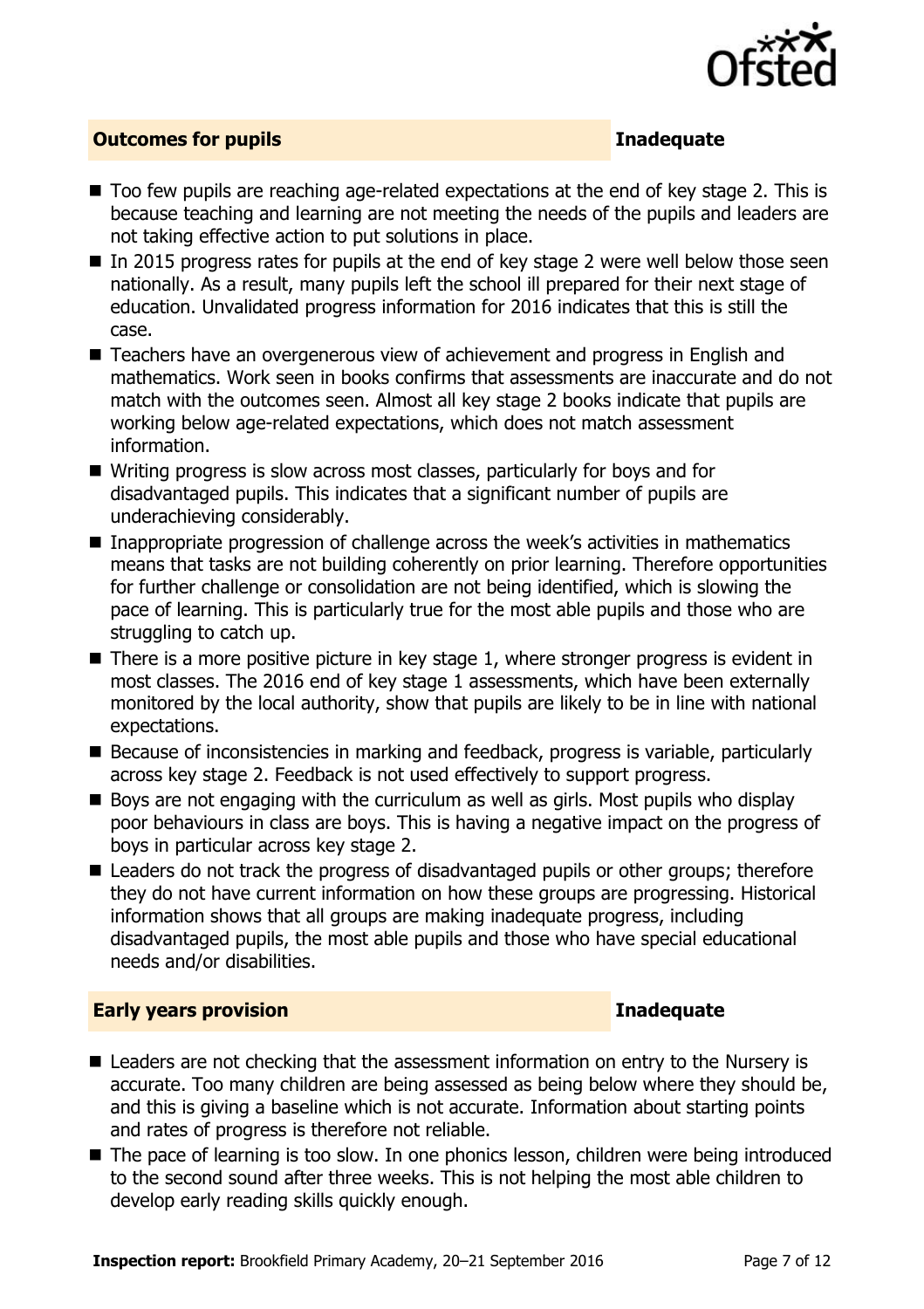

- Opportunities to support independent learning are not being used effectively. For example, children were invited to come and make a map, but there were no examples of what a map was. In the outdoors, children are provided with paper and pens, but no examples of letters or words with which to support their writing. Some children were attempting to write their names, but did not have any resources which could help them. Not enough support for early reading, writing and communication skills is being planned into the outdoors.
- The inside learning environment is too variable. Children in the Nursery room have limited learning opportunities, because teachers have not given sufficient thought and time to planning the environment. The area is uninspiring and neither invites learning nor stimulates pupils to investigate and learn more. As a result, progress in the Nursery class is limited, particularly for the most able pupils.
- The early years leader is tracking the progress of individual children in her class. However, she is not aware how different groups are progressing because this information is not being evaluated.
- Children demonstrate positive attitudes to learning; they share and cooperate with each other. Relationships between pupils and staff are warm and positive. Behaviour is good.
- **Parents are positive about the strong transition arrangements in place to support pupils** entering key stage 1. They feel that their children are happy and well settled.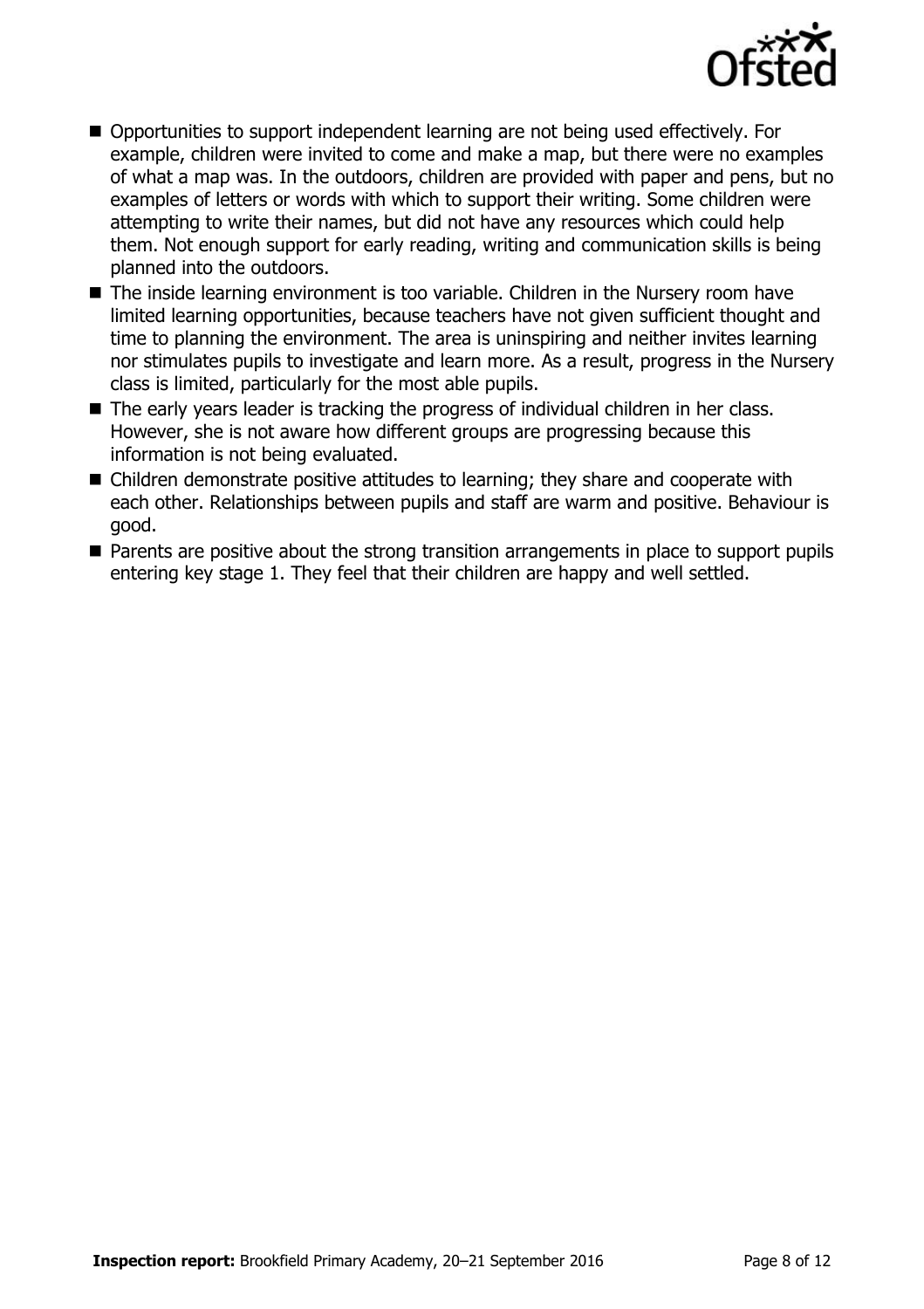

# **School details**

| Unique reference number | 140403    |
|-------------------------|-----------|
| Local authority         | Rotherham |
| Inspection number       | 10019699  |

This inspection of the school was carried out under section 5 of the Education Act 2005.

| Type of school                      | Primary                       |  |
|-------------------------------------|-------------------------------|--|
| School category                     | Academy sponsor-led           |  |
| Age range of pupils                 | 3 to 11                       |  |
| <b>Gender of pupils</b>             | Mixed                         |  |
| Number of pupils on the school roll | 264                           |  |
| Appropriate authority               | Interim executive committee   |  |
| Chair                               | <b>Rob Allsop</b>             |  |
| <b>Headteacher</b>                  | <b>Hedd Williams</b>          |  |
| Telephone number                    | 01709 570 727                 |  |
| Website                             | www.brookfield-academy.org    |  |
| <b>Email address</b>                | office@brookfield-academy.org |  |
| Date of previous inspection         | Not previously inspected      |  |

### **Information about this school**

- The school does not comply with DfE quidance on what academies should publish about admission arrangements, examination and assessment results, the school curriculum, information on pupil premium funding, information on physical education (PE) and sports funding, how parents request paper copies of information available on the website, or governor information.
- Since becoming an academy in January 2014, there has been significant turbulence at the school. The initial academy sponsor left in May 2015. Wakefield City Academies Trust (WCAT) were then asked by the regional schools commissioner to take over the school. WCAT put in a temporary headteacher from May 2015 until November 2015, when the position was made permanent. WCAT officially took over the school from August 2015.
- A significant number of teachers and support staff left the school in July 2015 and some throughout 2016, adding to high levels of staff absence. Leaders are still struggling to recruit a full complement of high-quality teachers and secure middle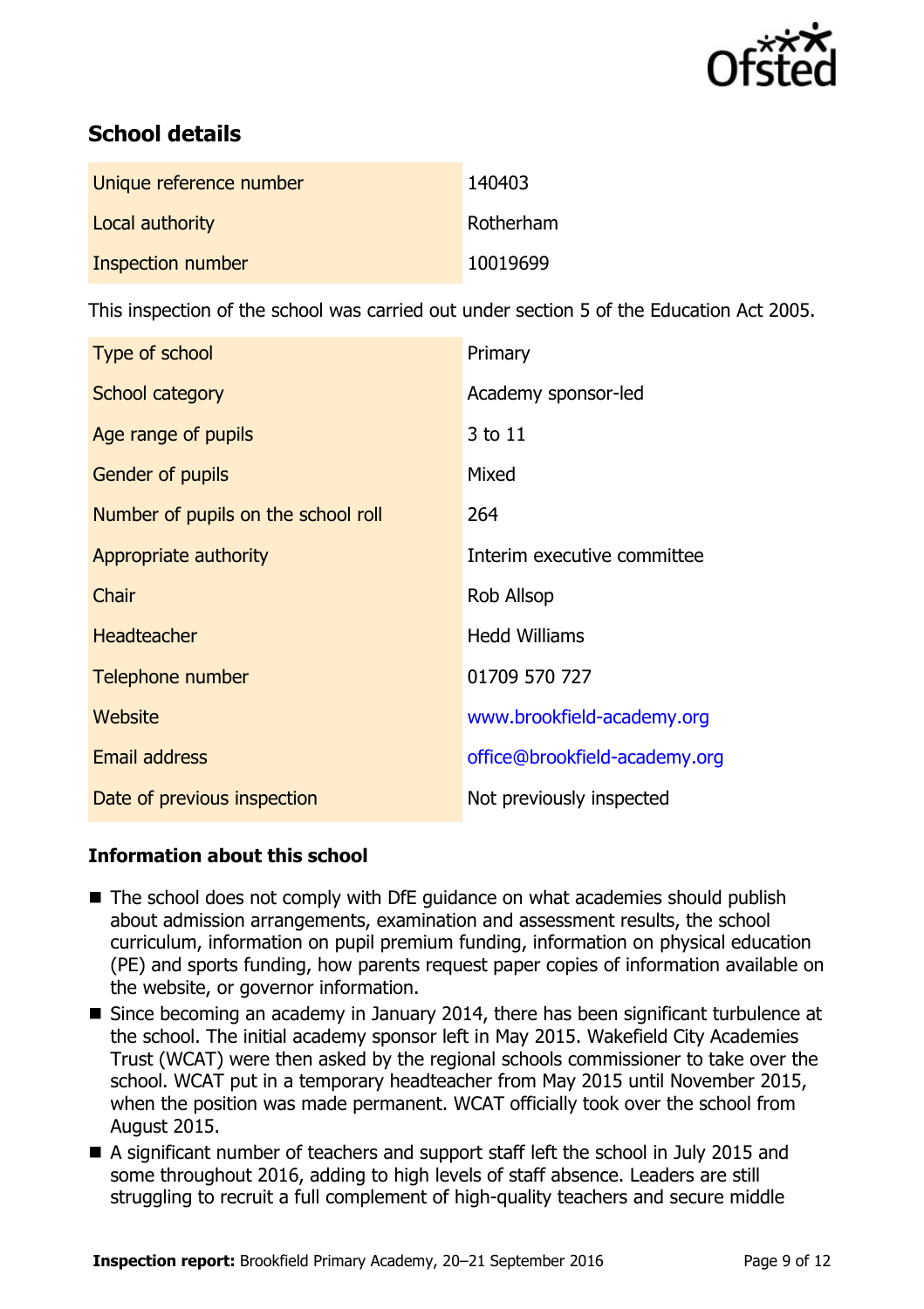

leadership positions. This has had a significant impact on the school's capacity to improve.

- The school is around the average size for a primary school and serves an area of high deprivation.
- The proportion of pupils known to be eligible for pupil premium funding is above that seen in most schools.
- The majority of pupils are from a White British background.
- The proportion of pupils with identified special educational needs is below that seen nationally.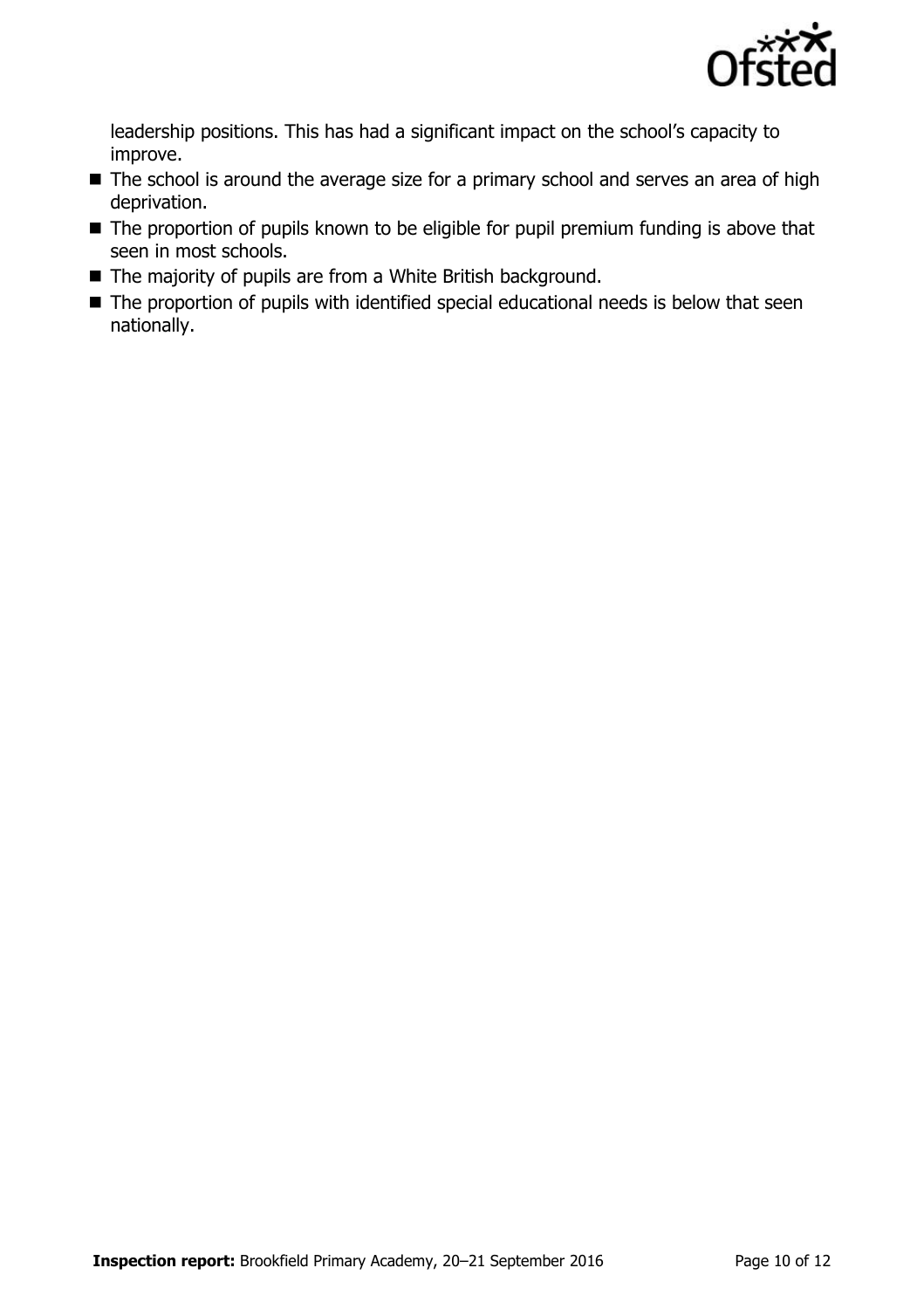

## **Information about this inspection**

- **Inspectors observed teaching and learning in every class. Two lessons were observed** jointly with the headteacher.
- A small sample of books and topic folders were scrutinised from work completed during the previous academic year, alongside workbooks that pupils are currently working in.
- Meetings were held with the headteacher, senior and middle leaders, the academy's development leader, two directors who are going to become members of the interim executive committee, a range of the academy trust leaders and the interim chief executive officer for Wakefield City Academies Trust.
- Inspectors scrutinised a range of documentation including the academy self-evaluation and the school development plan.
- Inspectors took account of the 12 responses to Parent View and interviewed a range of parents before and after school.

#### **Inspection team**

| Janet Lunn, lead inspector | Her Majesty's Inspector |
|----------------------------|-------------------------|
| <b>Sean Smith</b>          | <b>Ofsted Inspector</b> |
| <b>Tracy Fulthorpe</b>     | Ofsted Inspector        |